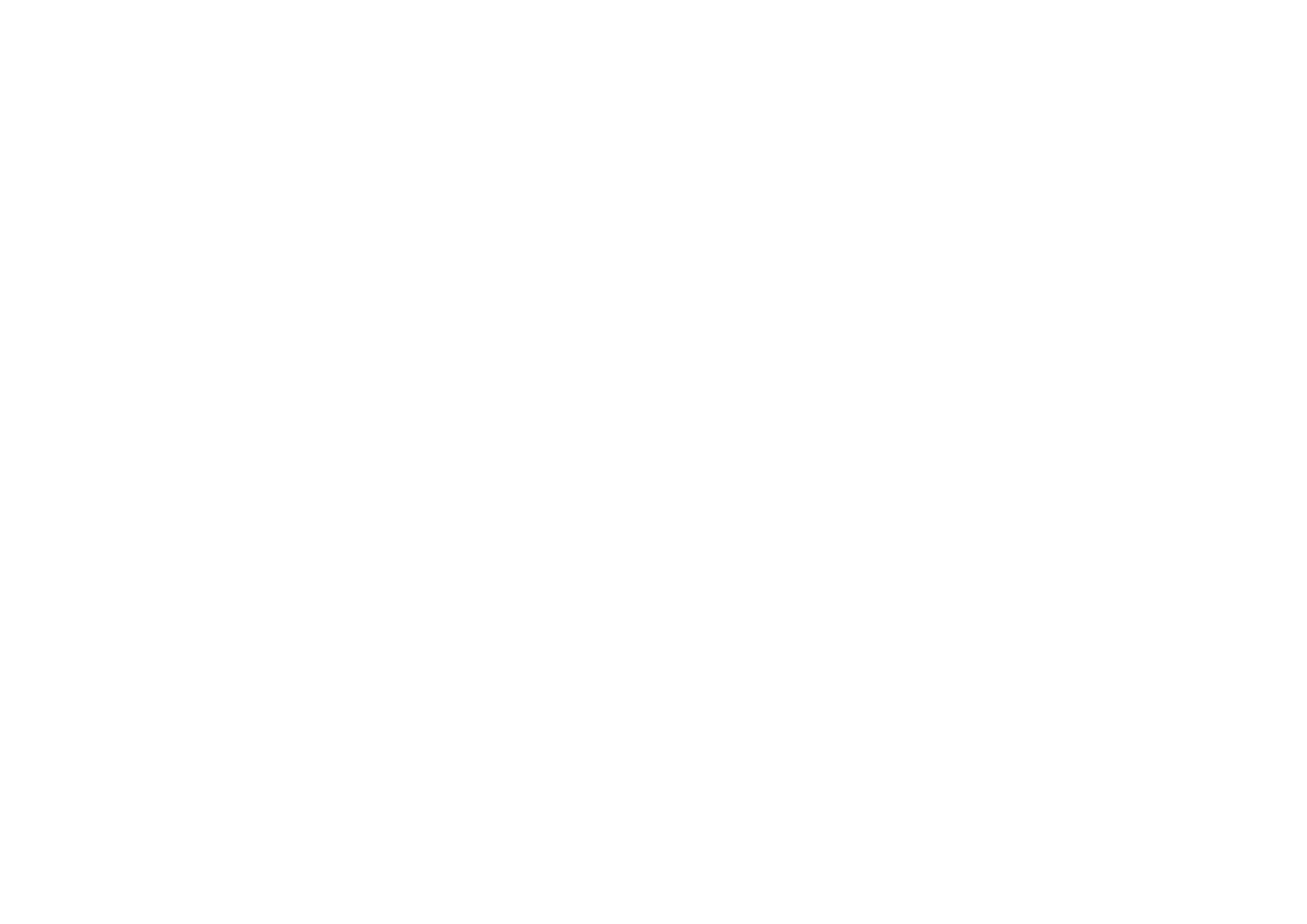#### **Conventional gilts (zc) (% pa) 28 Feb 22 31 Jan 22 30 Nov 21** 5 year 1.09 1.12 0.63

As at 28 February 2022

Market conditions





|                                                                                                   |                  | 1 month   | 3 months         | 20-year swap rates (zc)            |
|---------------------------------------------------------------------------------------------------|------------------|-----------|------------------|------------------------------------|
| Conventional gilts (zc) (% pa)                                                                    | <b>28 Feb 22</b> | 31 Jan 22 | <b>30 Nov 21</b> | 6                                  |
| 5 year                                                                                            | 1.09             | 1.12      | 0.63             |                                    |
| 10 year                                                                                           | 1.48             | 1.37      | 0.86             | 4                                  |
| 20 year                                                                                           | 1.69             | 1.54      | 1.02             |                                    |
| 50 year                                                                                           | 1.35             | 1.15      | 0.52             | Swap rate (% pa)<br>$\overline{2}$ |
|                                                                                                   |                  |           |                  | $\mathbf 0$                        |
| Index-linked gilts (zc) (% pa)                                                                    | 28 Feb 22        | 31 Jan 22 | <b>30 Nov 21</b> |                                    |
| 5 year                                                                                            | $-3.50$          | $-3.15$   | $-3.83$          | $-2$                               |
| 10 year                                                                                           | $-2.84$          | $-2.73$   | $-3.29$          | $-4$                               |
| 20 year                                                                                           | $-2.27$          | $-2.32$   | $-2.80$          | Feb-16<br>Feb-17<br>Fe             |
| 50 year                                                                                           | $-2.06$          | $-2.17$   | $-2.57$          | Interest rate sy                   |
|                                                                                                   |                  |           |                  |                                    |
| Gilt breakeven inflation (zc) (% pa)                                                              | 28 Feb 22        | 31 Jan 22 | <b>30 Nov 21</b> | Rates by maturity (coup            |
| 5 year                                                                                            | 4.76             | 4.41      | 4.64             |                                    |
| 10 year                                                                                           | 4.45             | 4.21      | 4.28             | 3<br>$\overline{2}$                |
| 20 year                                                                                           | 4.06             | 3.95      | 3.93             | 1                                  |
| 50 year                                                                                           | 3.48             | 3.39      | 3.17             | $\pmb{0}$                          |
|                                                                                                   |                  |           |                  | Yield (% pa)<br>$-1$               |
| Interest rate swaps (zc) (% pa)                                                                   | <b>28 Feb 22</b> | 31 Jan 22 | <b>30 Nov 21</b> | $-2$                               |
| 5 year                                                                                            | 1.54             | 1.33      | 0.95             | $-3$                               |
| 10 year                                                                                           | 1.42             | 1.23      | 0.83             | $-4$                               |
| 20 year                                                                                           | 1.33             | 1.14      | 0.72             | $-5$                               |
| 50 year                                                                                           | 1.09             | 0.87      | 0.42             | 0Y<br>10Y                          |
|                                                                                                   |                  |           |                  | Index-linked gilts                 |
|                                                                                                   |                  |           |                  |                                    |
|                                                                                                   |                  |           |                  |                                    |
|                                                                                                   |                  |           |                  |                                    |
| All data sources are Bloomberg, Barclays Capital and Insight. Data as at close of business on dat |                  |           |                  |                                    |
| quoted intraday. All yields displayed are annualised.                                             |                  |           |                  |                                    |

### **Gilt breakeven inflation (zc) (% pa) 28 Feb 22 31 Jan 22 30 Nov 21 Rates by maturity (coupon paying instruments)**



All data sources are Bloomberg, Barclays Capital and Insight. Data as at close of business on dates specified other than repo rates which are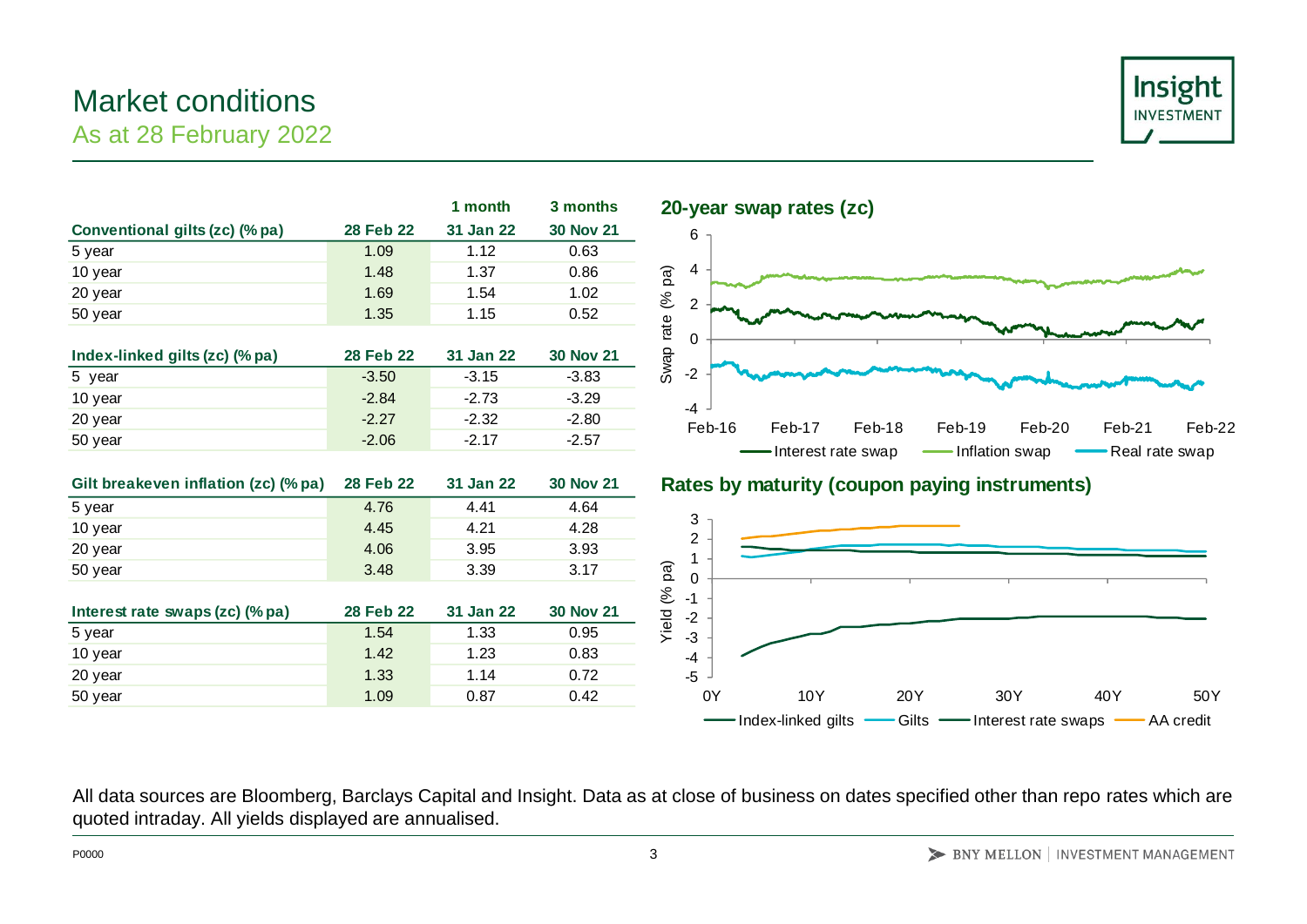## Market conditions As at 28 February 2022



| 31 Jan 22<br>4.72<br>4.36<br>3.99<br>3.42<br>31 Jan 22<br>13<br>39<br>41<br>27 | <b>30 Nov 21</b><br>4.99<br>4.49<br>3.97<br>3.30<br><b>30 Nov 21</b><br>3<br>30<br>26 | CDS spread (bp)<br>iTraxx Europe 5 year (on-the-run-series)<br>iTraxx Europe 10 year (on-the-run-series)<br>CDX 10 year (on-the-run-series)<br><b>Equity markets</b><br><b>UK - FTSE 100</b><br><b>US - S&amp;P 500</b><br>Europe - Eurostoxx 50 | <b>28 Feb 22</b><br>71<br>108<br>106<br><b>28 Feb 22</b><br>7,458<br>4,374 | 31 Jan 22<br>59<br>98<br>99<br>31 Jan 22<br>7,464 | <b>30 Nov 21</b><br>58<br>96<br>97<br><b>30 Nov 21</b><br>7,059                                                                                                  |
|--------------------------------------------------------------------------------|---------------------------------------------------------------------------------------|--------------------------------------------------------------------------------------------------------------------------------------------------------------------------------------------------------------------------------------------------|----------------------------------------------------------------------------|---------------------------------------------------|------------------------------------------------------------------------------------------------------------------------------------------------------------------|
|                                                                                |                                                                                       |                                                                                                                                                                                                                                                  |                                                                            |                                                   |                                                                                                                                                                  |
|                                                                                |                                                                                       |                                                                                                                                                                                                                                                  |                                                                            |                                                   |                                                                                                                                                                  |
|                                                                                |                                                                                       |                                                                                                                                                                                                                                                  |                                                                            |                                                   |                                                                                                                                                                  |
|                                                                                |                                                                                       |                                                                                                                                                                                                                                                  |                                                                            |                                                   |                                                                                                                                                                  |
|                                                                                |                                                                                       |                                                                                                                                                                                                                                                  |                                                                            |                                                   |                                                                                                                                                                  |
|                                                                                |                                                                                       |                                                                                                                                                                                                                                                  |                                                                            |                                                   |                                                                                                                                                                  |
|                                                                                |                                                                                       |                                                                                                                                                                                                                                                  |                                                                            | 4,516                                             | 4,567                                                                                                                                                            |
|                                                                                |                                                                                       |                                                                                                                                                                                                                                                  | 3,924                                                                      | 4,175                                             | 4,063                                                                                                                                                            |
|                                                                                |                                                                                       | Japan - Topix                                                                                                                                                                                                                                    | 1,887                                                                      | 1,896                                             | 1,928                                                                                                                                                            |
|                                                                                | 22                                                                                    |                                                                                                                                                                                                                                                  |                                                                            |                                                   |                                                                                                                                                                  |
| 42                                                                             | 34                                                                                    | <b>Equity volatility</b>                                                                                                                                                                                                                         | 28 Feb 22                                                                  | 31 Jan 22                                         | <b>30 Nov 21</b>                                                                                                                                                 |
| 42                                                                             | 29                                                                                    | VIX Index                                                                                                                                                                                                                                        | 30.2                                                                       | 24.8                                              | 27.2                                                                                                                                                             |
| 31 Jan 22<br>0.58<br>0.52                                                      | <b>30 Nov 21</b><br>0.26<br>0.17                                                      | <b>Currency</b><br><b>GBPUSD</b><br><b>GBPEUR</b>                                                                                                                                                                                                | 28 Feb 22<br>1.34<br>1.20                                                  | 31 Jan 22<br>1.34<br>1.20                         | <b>30 Nov 21</b><br>1.33<br>1.17                                                                                                                                 |
| 0.79                                                                           | 0.39                                                                                  |                                                                                                                                                                                                                                                  |                                                                            |                                                   |                                                                                                                                                                  |
| 0.72                                                                           | 0.30                                                                                  | 20 year index-linked z-spread                                                                                                                                                                                                                    |                                                                            |                                                   |                                                                                                                                                                  |
| 31 Jan 22                                                                      | <b>30 Nov 21</b>                                                                      | 120<br>100                                                                                                                                                                                                                                       |                                                                            |                                                   |                                                                                                                                                                  |
| 1.63                                                                           | 1.05                                                                                  | 80                                                                                                                                                                                                                                               |                                                                            |                                                   |                                                                                                                                                                  |
| 1.65                                                                           | 1.07                                                                                  | 60                                                                                                                                                                                                                                               |                                                                            |                                                   |                                                                                                                                                                  |
|                                                                                |                                                                                       | Z-spread (bp)<br>40<br>20<br>Feb-18<br>Feb-16<br>Feb-17                                                                                                                                                                                          |                                                                            |                                                   | Feb-22                                                                                                                                                           |
|                                                                                |                                                                                       |                                                                                                                                                                                                                                                  |                                                                            | Feb-19                                            | Feb-20<br>Feb-21<br>All data sources are Bloomberg, Barclays Capital and Insight. Data as at close of business on dates specified other than repo rates which ar |

| Financing rates (% pa)  | <b>28 Feb 22</b> | 31 Jan 22 | <b>30 Nov 21</b> | Currencv                      | 28 Feb 22        | 31 Jan 22 | 30 Nov |
|-------------------------|------------------|-----------|------------------|-------------------------------|------------------|-----------|--------|
| 3 month repo rate       | 0.82             | 0.58      | 0.26             | <b>GBPUSD</b>                 | 34. ا            | 1.34      | 1.33   |
| 3 month SONIA swap rate | 0.75             | 0.52      | 0.17             | GBPEUR                        | .20 <sub>1</sub> | 1.20      | l.17   |
| 6 month repo rate       | 1.10             | 0.79      | 0.39             |                               |                  |           |        |
| 6 month SONIA swap rate | 1.01             | 0.72      | 0.30             | 20 year index-linked z-spread |                  |           |        |

| Other rates (% pa)                             | 28 Feb 22 | 31 Jan 22 | 30 Nov 21 |
|------------------------------------------------|-----------|-----------|-----------|
| 20 year conventional gilt rate 3 years forward | 1.78      | 1.63      | 1.05      |
| 20 year conventional gilt rate 5 years forward | 1.83      | 1.65      | 1.07      |

|                                           |           | 1 month             | 3 months         |
|-------------------------------------------|-----------|---------------------|------------------|
| CDS spread (bp)                           |           | 28 Feb 22 31 Jan 22 | <b>30 Nov 21</b> |
| iTraxx Europe 5 year (on-the-run-series)  | 71        | 59                  | 58               |
| iTraxx Europe 10 year (on-the-run-series) | 108       | 98                  | 96               |
| CDX 10 year (on-the-run-series)           | 106       | 99                  | 97               |
|                                           |           |                     |                  |
| <b>Equity markets</b>                     | 28 Feb 22 | 31 Jan 22           | <b>30 Nov 21</b> |
| <b>UK - FTSE 100</b>                      | 7,458     | 7,464               | 7,059            |
| <b>US - S&amp;P 500</b>                   | 4,374     | 4,516               | 4,567            |
| Europe - Eurostoxx 50                     | 3,924     | 4.175               | 4,063            |
| Japan - Topix                             | 1,887     | 1,896               | 1,928            |
|                                           |           |                     |                  |
| <b>Equity volatility</b>                  | 28 Feb 22 | 31 Jan 22           | <b>30 Nov 21</b> |
| VIX Index                                 | 30.2      | 24.8                | 27.2             |
|                                           |           |                     |                  |

| <b>Currency</b> |      | 28 Feb 22 31 Jan 22 | 30 Nov 21 |
|-----------------|------|---------------------|-----------|
| <b>GBPUSD</b>   | 1.34 | 1.34                | 1.33      |
| <b>GBPEUR</b>   | 1.20 | 1.20                | 1 17      |

#### 6 month SONIA swap rate 1.01 0.72 0.30 **20 year index-linked z-spread**